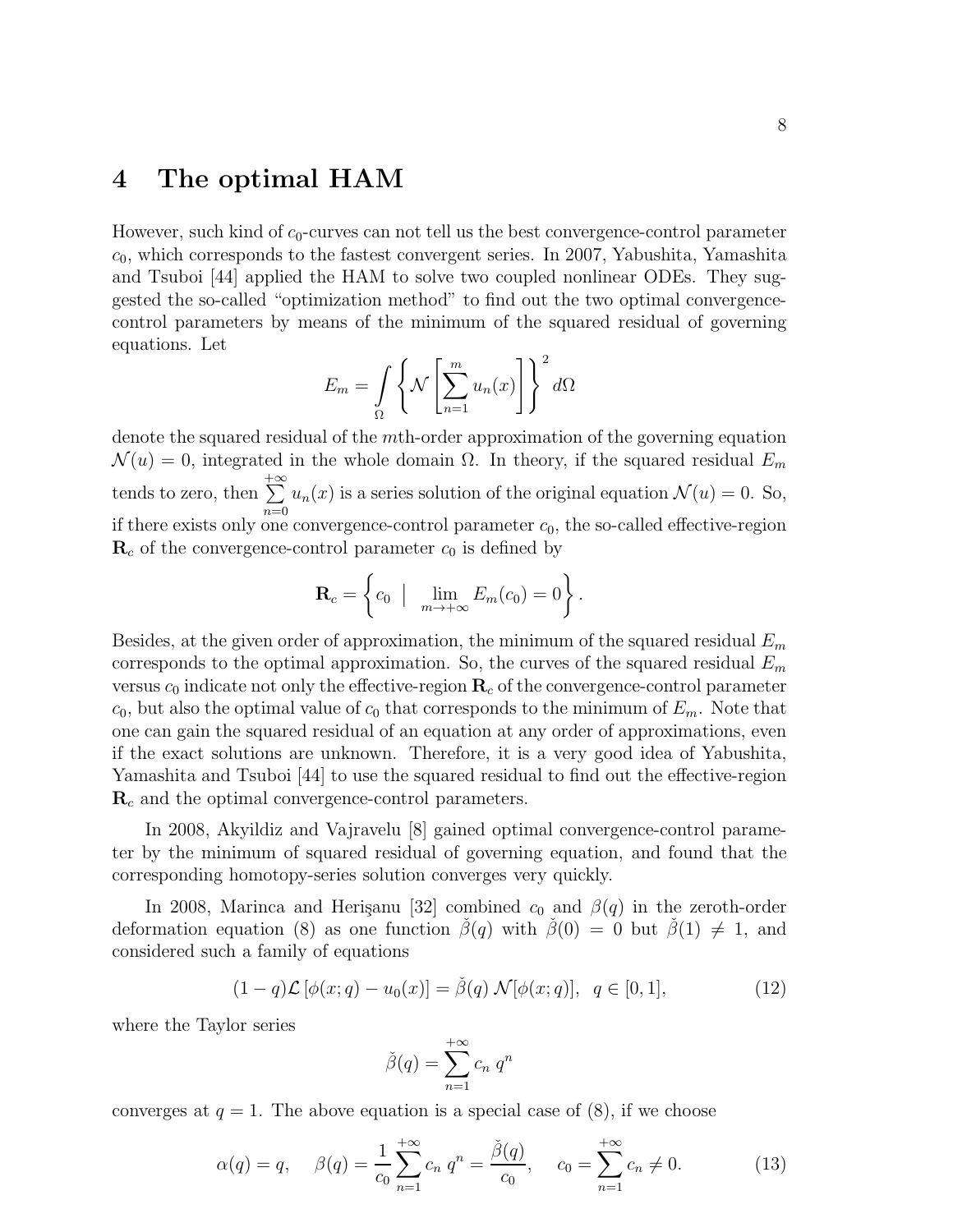So, the so-called "optimal homotopy asymptotic method" [32,33] is still in the frame of the HAM. Even so, Marinca and Herisanu's approach [32] is interesting, which has the advantage that  $\beta(1) = 1$  is unnecessary so that we have larger freedom to choose the auxiliary parameters  $c_n$ : all of them become the so-called convergence-control parameters. Marinca and Herişanu [32] developed the so-called "optimal homotopy asymptotic method" by minimizing the squared residual  $E_m$ : at the mth-order of approximation, a set of nonlinear algebraic equations about  $c_1, c_2, \cdots, c_m$  are solved so as to find their optimal values. In theory, the more the convergence-control parameters are used, the better approximation we should obtain by this optimal HAM. However, with too many unknown parameters, it is time-consuming to find out the optimal convergence-control parameters, especially at high-order of approximations for a complicated nonlinear problem. For example, Niu and Wang [39] illustrated that the optimal approach given by Marinca et al. [32,33] is time-consuming [34,40], although their optimal HAM [32] is more rigorous in theory than Nou and Wang's ones. It seems that one had to balance the rigorousness in theory against the computational efficiency in practice.

To increase the computational efficiency, Liao [28] developed in 2010 an optimal HAM with only three convergence-control parameters. Like Marinca and Herisanu's approach [32, 33], this optimal HAM is also based on the zeroth-order deformation equation (8). However, two types of special deformation-functions are used, which are determined completely by only one characteristic parameter  $|c_1| < 1$  and  $|c_2| < 1$ , respectively. In this way, there exist at most only three unknown convergence-control parameters  $c_0, c_1$  and  $c_2$  at any order of approximations. In addition, the discrete squared residual is first introduced by Liao [28] to efficiently find out the optimal convergence-control parameters.

In 2012, Liao [29] suggested a generalized optimal HAM by choosing  $\alpha(q) = q$ and such a special deformation-function

$$
\beta(q) = \frac{1}{c_0} \sum_{n=1}^{\kappa} c_n q^n
$$

in (8), where  $\kappa \geq 1$  is a positive integer and

$$
c_0 = \sum_{n=1}^{\kappa} c_n \neq 0.
$$

The corresponding zeroth-order deformation equation (8) reads

$$
(1-q)\mathcal{L}[\phi(x;q) - u_0(x)] = \left(\sum_{n=1}^{\kappa} c_n q^n\right) \mathcal{N}[\phi(x;q)],
$$

and the corresponding mth-order deformation equation becomes

$$
\mathcal{L}[u_m(x) - \chi_m u_{m-1}(x)] = \sum_{n=1}^{\min\{m,\kappa\}} c_n \, \delta_{m-n}(x),
$$